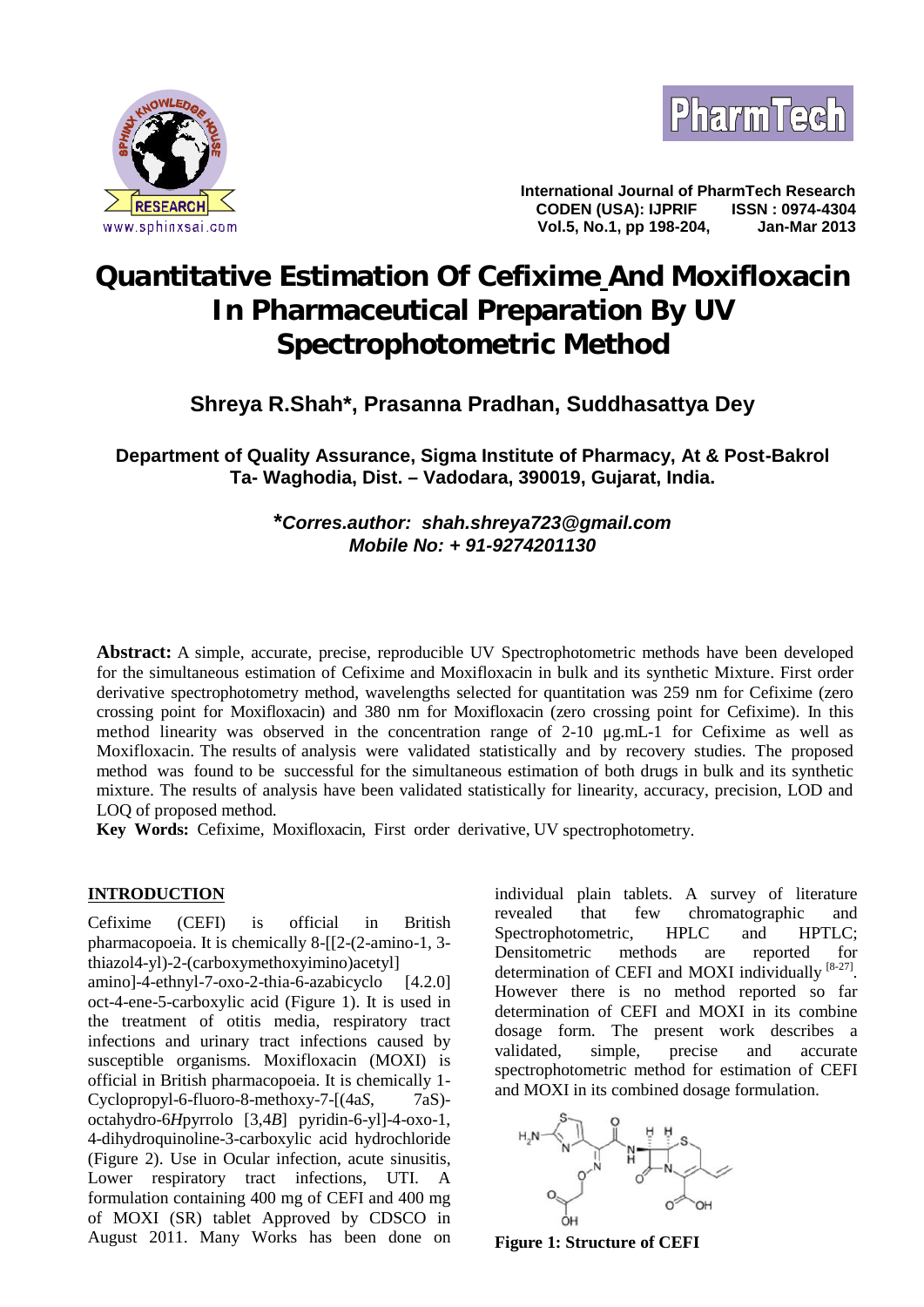

**Figure 2: Structure of MOX**

#### **MATERIALS AND METHOD**

#### **Apparatus**

The instrument used for the present study was a UV- Vis double beam spectrophotometer (model 2080, Analytical Technological Limited) with 1cm matched pair quartz cell, Electronic weighing balance. Calibrated glass wares were used throughout the work.

#### **Reagents and Materials**

The drug, CEFI is procured as a gratis sample from Cipla, Goa branch and MOXI from Matrix, Hyderabad branch. The solvent system used for the entire analysis was Methanol: Water (20:80), both were of AR grade, purchased from SD Fine Chemicals Limited, India and double distilled water.

#### **Preparation of standard stock solution**

An accurately weighed quantity of CEFI (100mg) and MOXI (100mg) were transferred to a separate

100ml volumetric flask and dissolved and diluted up to the mark with solvent system (1000 μg.mL-1). From this 10ml pipetted out and transferred in to another 100ml volumetric flask, then diluted up to mark with solvent to obtained stock solution (100 μg.mL-1).

#### **METHOD**

Stock solutions of both drugs were diluted suitably scanned separately in the range of 200-400 nm against solvent blank. The zero order spectra (Figure 3) showing a complete overlapping necessitates advanced method. Hence it is derivatised from first to fourth order. Out of these first order is considered for analysis. From the overlain spectra of both drugs and mixture (Figure 4) wavelength 259 nm (zero crossing point MOXI) for CEFI and 380 nm (zero crossing point CEFI) for MOXI were selected for quantification of both the drugs. The standard stock solution was diluted suitably to prepare concentration range of 2-10 μg.mL-1 for CEFI and MOXI in solvent using working standard solution (100μg.mL-1), then scanned and derivetised. At 259 nm calibration curve was plotted for CEFI which shows no interference from MOXI. And at 380nm calibration curves plotted for MOXI which shows no interference from CEFI. Statistical data for the calibration curve is as depicted in Table 1. Linearity is obtained individually and combination within the concentration range of 2-10μg.mL-1 for CEFI and MOXI both.



**Figure 3: 1st Order Overlain spectra of CEFI, MOXI**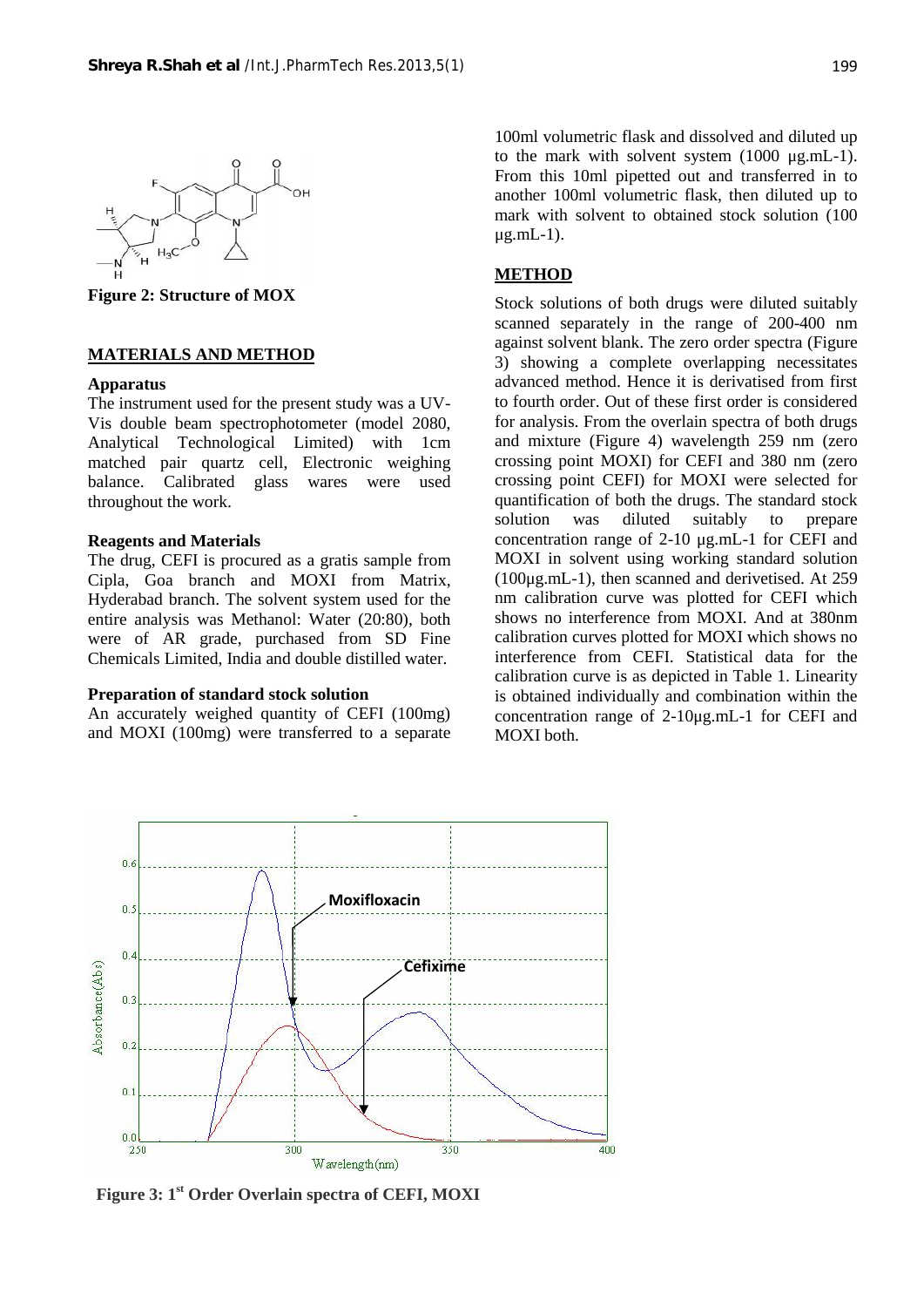

**Figure 4: 1st Order Overlain spectra of CEFI, MOXI, and Mixture**

|                                | <b>CEFI</b> | <b>MOXI</b> |
|--------------------------------|-------------|-------------|
| Wavelength (nm)                | 259.0       | 380.0       |
| Beer's law limit $(\mu g/ml)$  | $2 - 10$    | $2 - 10$    |
| Slope                          | 0.00077     | 0.00076     |
| Intercept                      | 0.0012      | 0.00024     |
| <b>Correlation Coefficient</b> | 0.9993      | 0.9993      |
| $LOD$ ( $\mu$ g.mL-1)          | 0.092       | 0.088       |
| $LOQ$ ( $\mu$ g.mL-1)          | 0.280       | 0.268       |

**Table 1: Linear regression analysis of calibration curves \***

\*Average of six determinations

## **Application of the Proposed Methods for the determination of CEFI and MOXI in synthetic mixture**

In order to further assess the applicability of the proposed method for the determination of the selected drugs in their binary solutions, synthetic mixtures were prepared mixing the aliquot portions of individual stock solutions to get final concentration of CEFI (10 μg.mL-1) and MOXI (10 μg.mL-1) respectively. The acceptable recovered concentrations, values of SD (%) compiled in Tables 3 and 4 for CEFI and MOXI mixtures respectively, confirm the accuracy and precision of the method, and demonstrate its analytical power to resolve and quantify the investigated drugs.

## **VALIDATION OF ANALYTICAL METHODS [5-6]**

The developed method was validated statistically as per ICH guidelines for all the parameters. Like

accuracy, linearity, precision, ruggedness and specificity. Accuracy of the method was established on the basis of recovery studies, carried out by standard addition method in which pre-analyzed samples were taken and standard drug was added at three different levels (80%, 100% and 120% of the test concentration). Result of recovery studies and percentage recovery were found to be satisfactory and are reported in **Table 2.** The linearity of the method was established from the first derivative spectra by measurement of absorbance of standard solutions containing varying concentrations of each compound. Linearity was found for the range of 2- 10  $\mu$ g.mL<sup>-1</sup> (r<sup>2</sup> <1). Precision of the method was demonstrated by intraday and interday variation studies. In intraday variation study three replicates of solutions at three concentration level 2, 6, 10  $\mu$ g.mL<sup>-1</sup> were carried out. Similarly intraday precision was also carried out by repeating analysis for three days and concentrations were calculated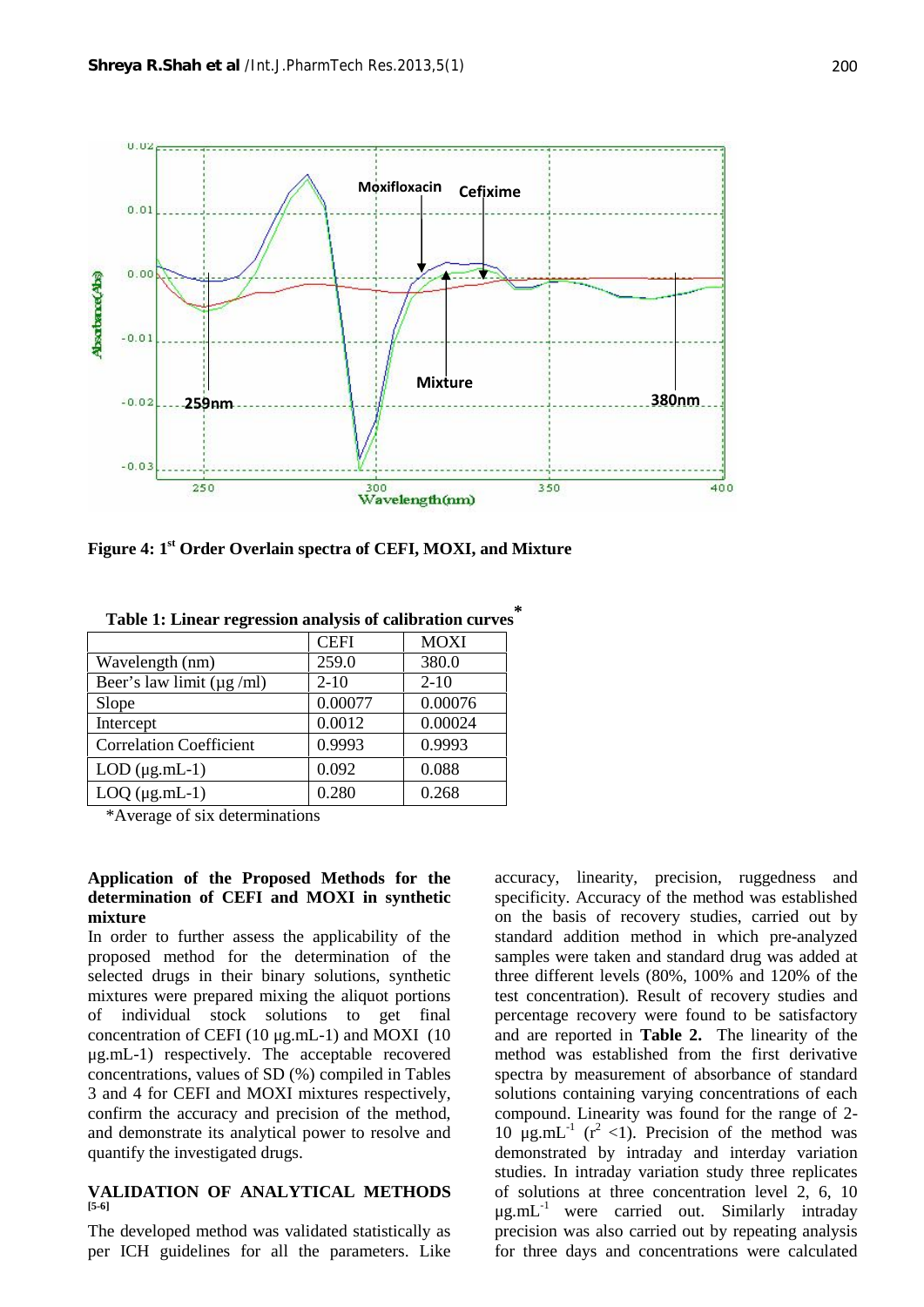results were ascertained by % RSD < 2. Ruggedness was established by carrying out experiment at different conditions by different analyst. Specificity of of the method was ascertained by analyzing standard drug in presence of excepients, which shows no interference at all. **(Table-3)**

## **Application of the Proposed Methods for the determination of CEFI and MOXI in synthetic mixture**

In order to further assess the applicability of the proposed method for the determination of the

selected drugs in their binary solutions, synthetic mixtures were prepared mixing the aliquot portions individual stock solutions to get final concentration of CEFI (10 μg.mL-1) and MOXI (10 μg.mL-1) respectively. The concentration of both CEFI and MOXI were determined by measuring the absorbance of sample at 259.0 nm and 380.0 nm in first order spectrum mode respectively and the results of synthetic mixture analysis were calculated from the calibration curve in quantitation mode.



**Figure 5: Calibration Curve of MOXI at 380nm**



**Figure 6: Calibration Curve of CEFI at 259nm**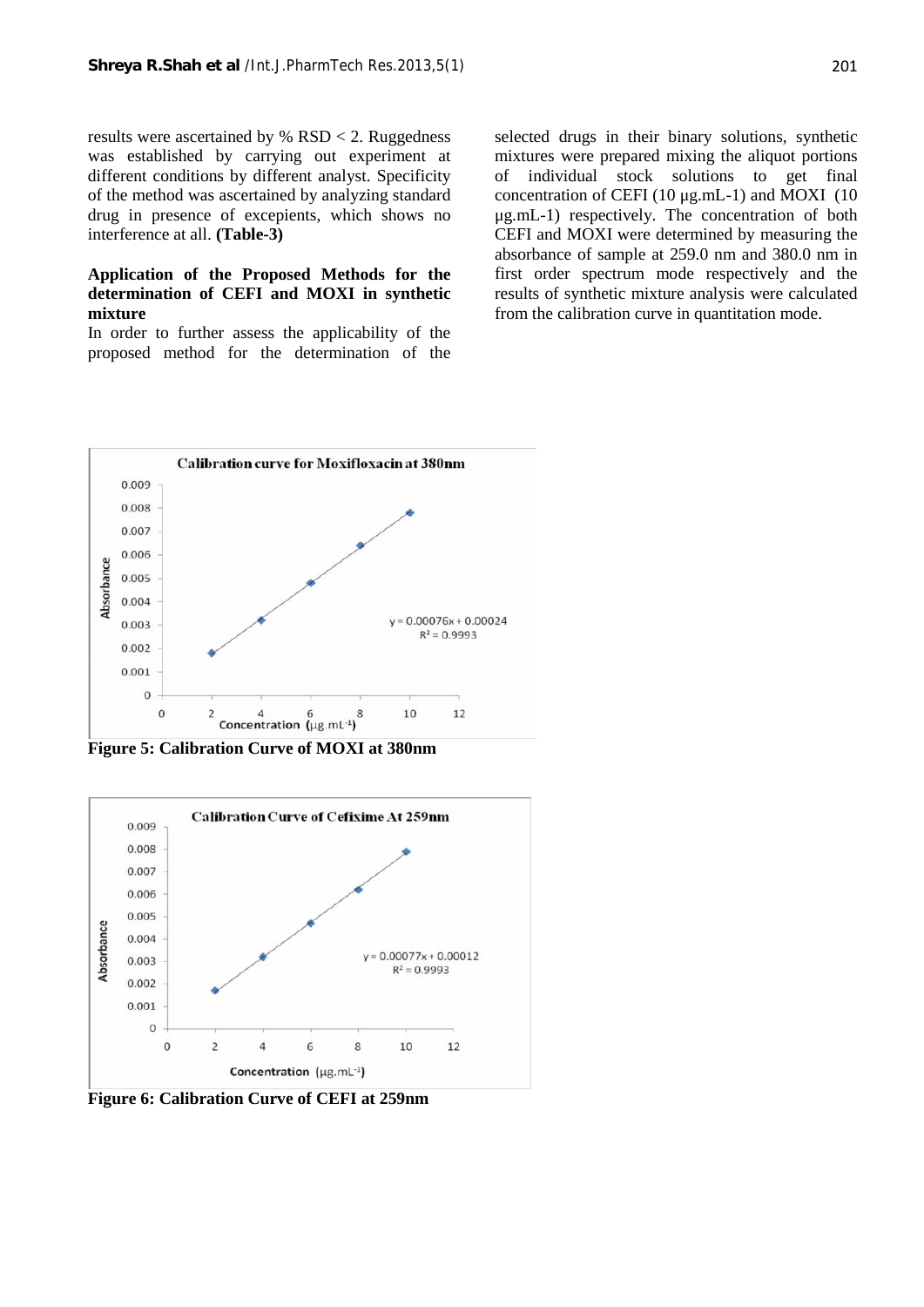

**Figure 7: Calibration Curve of CEFI in Mixture at 259nm**



**Figure 8: Calibration Curve of MOXI in Mixture at 380 nm**

| <b>Drug</b>                     | <b>Amount</b><br>Added $(\mu g/ml)$ | <b>Total Amount</b><br>Found( $\mu$ g/ml) | % Recovery | Average<br>% Recovery | $%$ RSD |
|---------------------------------|-------------------------------------|-------------------------------------------|------------|-----------------------|---------|
| <b>CEFI</b><br>$(2 \mu g.mL-1)$ | 1.6                                 | 3.6                                       | 98.63      |                       |         |
|                                 | 1.6                                 | 3.6                                       | 102.41     |                       |         |
|                                 | 1.6                                 | 3.6                                       | 100.15     |                       |         |
|                                 | $\overline{2}$                      | 4                                         | 98.97      |                       |         |
|                                 | $\overline{2}$                      | 4                                         | 99.31      | 100.28                | 1.72    |
|                                 | $\overline{2}$                      | 4                                         | 103.74     |                       |         |
|                                 | 2.4                                 | 4.4                                       | 99.87      |                       |         |
|                                 | 2.4                                 | 4.4                                       | 100.49     |                       |         |
|                                 | 2.4                                 | 4.4                                       | 98.94      |                       |         |
| <b>MOXI</b><br>$(2 \mu g.mL-1)$ | 1.6                                 | 3.6                                       | 99.31      |                       |         |
|                                 | 1.6                                 | 3.6                                       | 100.17     |                       |         |
|                                 | 1.6                                 | 3.6                                       | 98.45      |                       |         |
|                                 | $\overline{2}$                      | 4                                         | 102.73     |                       |         |
|                                 | $\overline{2}$                      | 4                                         | 100        | 100.69                | 1.29    |
|                                 | $\overline{2}$                      | 4                                         | 101.36     |                       |         |
|                                 | 2.4                                 | 4.4                                       | 102.16     |                       |         |
|                                 | 2.4                                 | 4.4                                       | 100.45     |                       |         |
|                                 | 2.4                                 | 4.4                                       | 101.59     |                       |         |

**Table 2: Recovery studies of CEFI and MOXI in Mixture**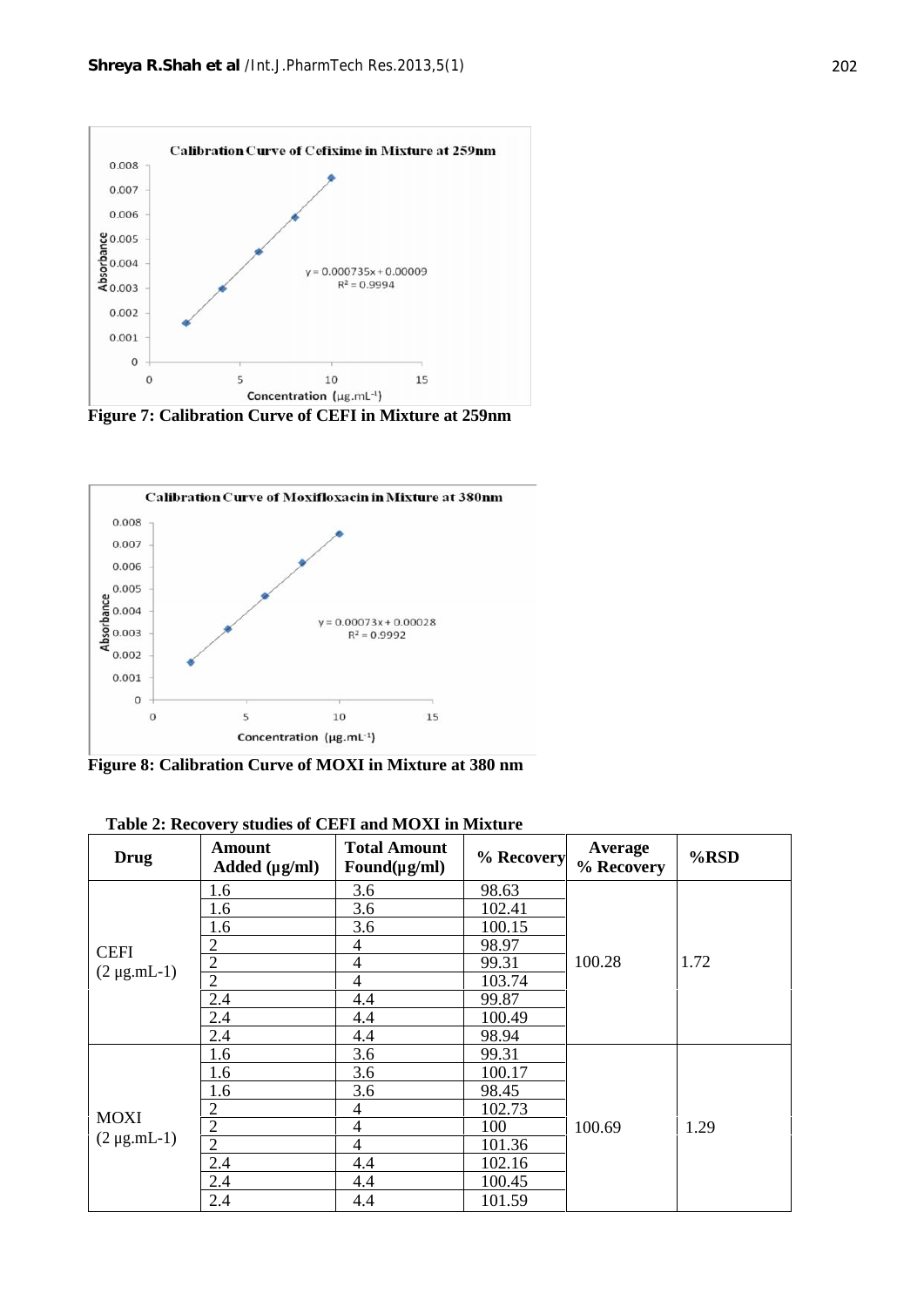| <b>Parameters</b>          | <b>CEFI</b>    | <b>MOXI</b>    |
|----------------------------|----------------|----------------|
| Linearity $(\mu g.mL-1)$   | $2 - 10$       | $2 - 10$       |
| Intraday precision (% RSD) | 1.53           | 0.88           |
| Interday precision (% RSD) | 1.52           | 1.16           |
| Ruggedness                 | $1.58 \pm 2\%$ | $0.85 \pm 2\%$ |
| Robustness                 | $1.67 \pm 2\%$ | $1.29 \pm 2\%$ |
| Specificity                | $100 \pm 2\%$  | $100 \pm 2\%$  |

**Table 3: Summary of Validation Parameter of proposed method**

## **Table 4: Result of analysis of synthetic mixture**

| <b>METHOD</b> | <b>MIXTURE</b> | <b>Labeled</b><br>claim<br>(mg) | Amount<br>found*<br>(mg) | % Label<br>$claim*$ | $\pm$ S.D* |
|---------------|----------------|---------------------------------|--------------------------|---------------------|------------|
| $1ST$ DVT     | <b>CEFI</b>    | 400                             | 409.04                   | $100 - 102.26$      | $\pm 1.30$ |
|               | <b>MOXI</b>    | 400                             | 399.36                   | $98 - 100.91$       | ± 1.15     |

\*Mean of three determinations

## **RESULTS AND DISCUSSION**

Linearity was determined at different concentration, CEFI and MOXI shows linearity in the concentration range of 2-10 μg.mL-1 for CEFI and MOXI both. The percent recovery both the drugs are within the rage 95-105% which indicates the method is accurate. The % RSD values for precision are  $\lt$ 2.0%. Method shows a good specificity, ruggedness and robustness. The results of the synthetic mixture were found to be 98.63-103.74% and 98.45- 102.73% for CEFI and MOXI respectively. The

## **REFERENCES:**

- 1. http://www.drugbank.ca/drugs/DB00218
- 2. http://www.medlineindia.com/cefixime, retrieved on 25/12/2009
- 3. http://meherpharmainnovation.blogspot.com/20 10/07/moxifloxacincefixime.html
- 4. Maryadele JO: The Merck Index: Encyclopedia of Chemicals, drugs and biological, 14th Ed. New Jersey: Published by Merck Research Laboratories, Division of Merck and Co., Inc. Whitehouse station 2006: 1924.
- 5. Robert A N and Alfred HW: In Pharmaceutical Validation, 3rd Ed., Informa Publishers, 2003: 693-99
- 6. ICH, Q2 (R1) validation of analytical procedures: text and methodology, International conference on harmonization; Nov.1996.
- 7. Beckett AH and Stenlake JB: UV-Visible Spectrophotometry Practical Pharmaceutical

proposed first derivative method found to be simple, rapid and sensitive. Therefore, validated UV spectrophotometric method will play a role for determination of CEFI and MOXI in their combined dosage formulation.

## **ACKNOWLEDGEMENT**

The authors are grateful to CIPLA Goa Branch, India, and MATRIX, Hyderabad, India for providing gift samples of CEFIXIME and MOXIFLOXACIN respectively.

Chemistry, C.B.S.Publishers, Delhi, 4th Ed. 2001(II): 285-297.

- 8. Dhoka MV: Simultaneous Estimation of Cefixime Trihydrate and Erdosteine in Pharmaceutical Dosage form by RP-HPLC method. International Journal of Chem Tech Research. 2010; 2: 79-87.
- 9. Gandhi SV: A simple and sensitive RP-HPLC method for simultaneous estimation of Cefixime and Ofloxacin in combined tablet dosage form. International Journal of Pharmacy and Pharmaceutical Science. 2011; 3: 46-48.
- 10. Kumar R: Development of colorimetric method for the analysis of pharmaceutical formulation containing both Ofloxacin and Cefixime", International Journal of Pharmacy and Pharmaceutical Sciences. 2011; 3: 178-179.
- 11. Patel S:Development and validation of RP-HPLC method for simultaneous estimation of Cefixime Trihydrate and Ofloxacin in Tablet. IJPRIF. 2011;3(4).1958-1962